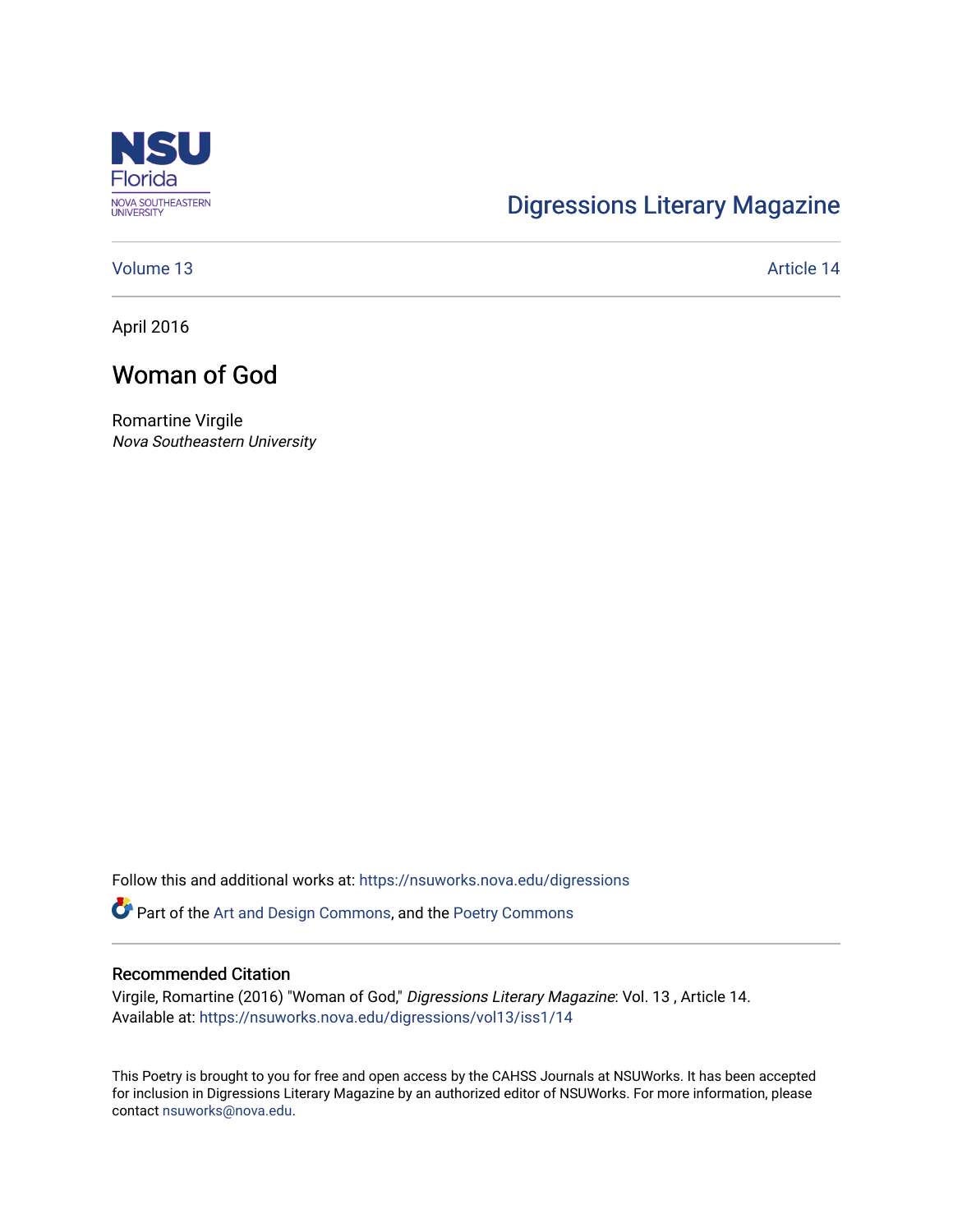### Woman of God

### Author Bio

"The raw truth is I write, draw, and paint out of the beauty and love I have for God. Other than that, everything would be boring to me. I have a passion to live my purpose so it's all the more meaningful that I use my gifts and talents."